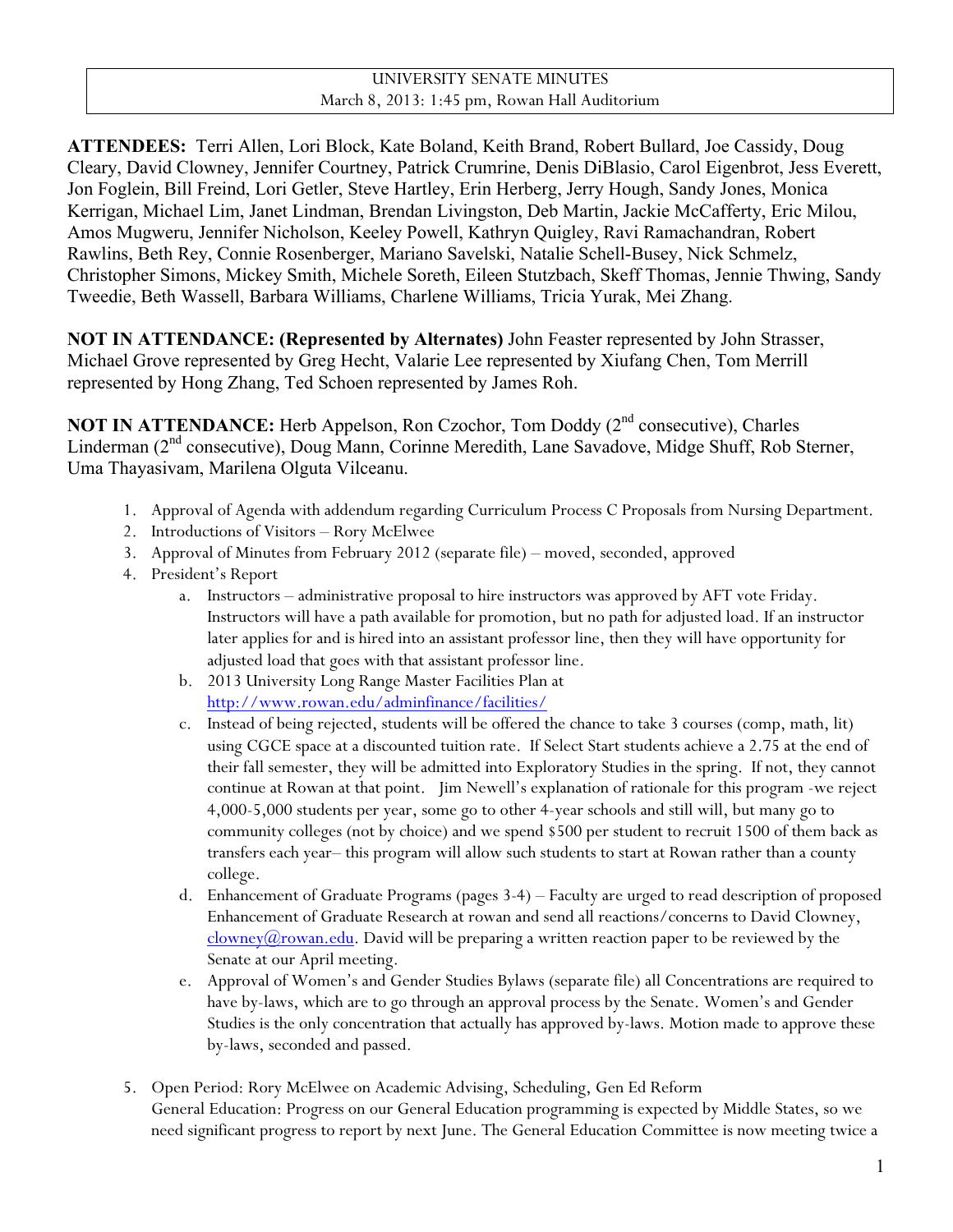week and will meet all day one day during spring break. Gen. Ed. Committee will have an open session in April and a model by end of semester. Plan is to implement changes gradually over three years.

Centralized Scheduling: Rory McElwee reports many meetings, every other week. Faculty survey, thanks for completing of 650 out of 1300 sent out. An additional survey is going out to students. Committee is now documenting classroom inventory, listing every space that has been used for a classroom in the last two years and for appropriate hours of availability. Looking at Fall 2013 schedule now preemptively to discover problems. We are providing department with historical data and then they can plan what they want within limitations good for university.

Academic Advising: CAP Center is split. We are working to improve communication through use of Rowan Success Network, RSN, and GRAD. We are looking at these tools plus the balance of professional and faculty advisors. Not one size fits all. Plan is for CAAdE to expand their advising function July 2014 when we have more advisors. CAAdE will begin by providing more advising for College of Science and Math and College of Humanities & Social Science. All faculty reassigned time for advising will be gone by July 2014. An Advising Forum was held in January with 80-90 attending. Goal is for a coordinated system of advising to be established. Currently there are over 225 advisors, most are faculty advisors. Most advisors have a very heavy advising load, some with 80 student advisees, many faculty not compensated for advising even in the promotion and recontracting process. Advisors need more support, initial training and ongoing professional development opportunities. CAAdE is to become a clearing house for advising information and resources, such as how to find your advisor and creation of a web-based advising handbook for students. Advising Redesign Team is being formed. Send email to Rory,  $\text{mcelwee}(\alpha)$  rowan.edu if interested.

- 6. Standing Committees & Task Forces
	- a. Curriculum Committee Report (page 5) Addendum in separate file regarding 5 process C proposals for Graduate Nursing courses, each moved, seconded and approved. These needed to be acted on quickly as Cooper might have gone with Drexel's Nursing program if Rowan didn't get these courses approved in time. These courses, after being approved by the University Senate must be approved by the BOT Subcommittee for Academic Affairs during their March meeting if courses are to be ready for enrollment in Fall 2014. Seven other Process C proposals moved, seconded, and approved.
	- b. Committee on Committees: SOM representation on Senate Committees pages 6-8, second reading, moved, seconded, motion carries.
	- c. Academic Policy & Procedures Final Outline of Graduate and Post-bac Policies. Executive Summary on pages 8-10. Second reading, moved, seconded, motion carries.
	- d. Posthumous Degrees Proposal page 12- Last year a family requested this and we had to say no. Our policy needed to be rewritten to allow for more flexibility. First reading only.
- 7. Old Business none
- 8. New Business none
- 9. Adjournment adjourned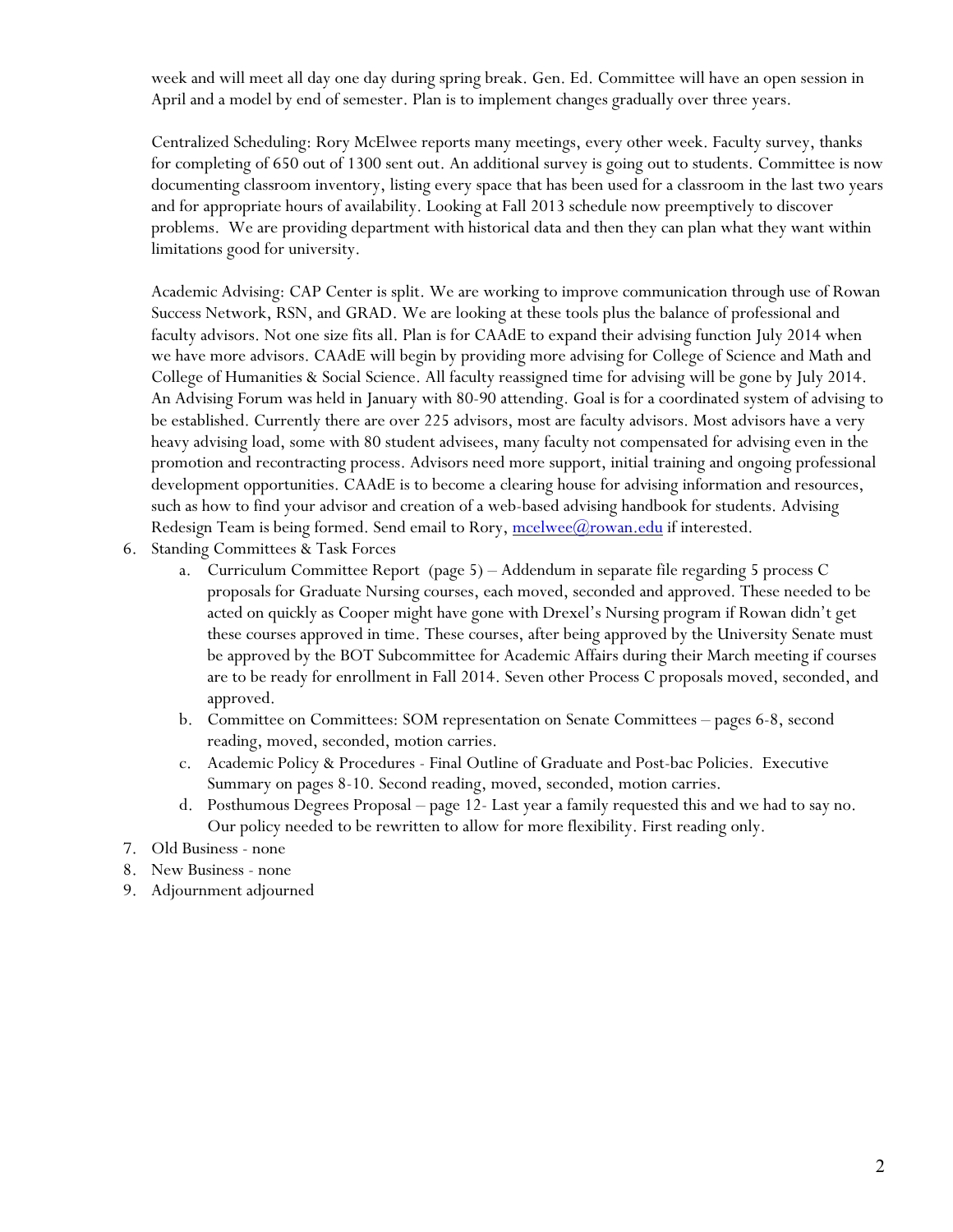#### **Enhancement of Graduate Research at Rowan**

The current model for graduate education at Rowan University was designed for graduate programs that generate revenue from tuition paying students. The model provides for revenue sharing between the general fund, CGCE, the department, the college, and the Provost, and the graduate program must be fully self-sustaining to survive. This model works well for programs that can attract tuition-paying students. However, as Rowan becomes a research university, this model becomes increasingly problematic for graduate programs whose primary mission is to enhance the research capabilities and fund-raising ability of faculty.

As such, the existing structure will be cleaved into two distinct pieces: Revenue-Generating Graduate Programs that will remain under the auspices of CGCE, and Research Graduate Programs, for whom the academics are controlled by the department and whose operation reports through the Associate Provost for Research to the Provost. For a program to qualify as a Research Graduate Program, it will have to meet the following conditions.

- The primary purpose of the program is to enhance faculty scholarship in an area of targeted research growth in the university (i.e. – STEM)
- **Faculty in the program are expected to pursue external funding and must have a self-sustaining program with** critical mass within 5 years.
- **Faculty in the program are not compensated separately for supervising graduate research as they are working** with the students as a means of enhancing their own research rather than as a service to the university.
- The research culminates in a formal Master's Thesis.
- The student be required to take no more than 30 credits, at least 9 of which are thesis credits.

The funding model that regulates revenue-generating programs cannot be applied to research graduate programs. However, there is a way to allow the programs to thrive at minimal cost. Consider the following analysis: A typical graduate student takes their classes over three semesters (Summer-1, Fall-1, Spring-1) and finishes his/her thesis in the second summer (Summer-2) while taking the last 3 credits of thesis research (9-9-9-3). Of these 30 credits, each graduate student takes 21 credits of "classroom" classes and 9 credits of thesis research, yielding the following cost structure:

- 21 credits  $*$  \$1,400 adjunct cost per credit  $=$  \$29,400 to cover the cost of classes
- 9 credits of research  $*$  \$0 = \$0 to supervise the scholarship

However, graduate students do not take a class alone. Currently, most of our graduate classes in potential research programs run with student populations of less than 10 graduate students, but nearly half of the classes operate as crosslisted graduate/undergraduate classes with no unique cost to including graduate students in the course. If we assume that as programs grow, graduate-only courses will be more common but the population in a given graduate course will also increase. With a relatively conservative estimate of 10 graduate students in a class, the unique cost of educating one graduate student becomes: \$29,400 of classes / 10 students per class = \$2,940 per student.

Thus, by charging a flat rate of \$1,000 per semester for the 4 semesters of residence, we will generate \$4,000 in revenue with an actual cost of less than \$3,000. The general fund would be unharmed, but the cost for a researcher to support a graduate student from a grant would drop dramatically.

However, reducing tuition alone will not be sufficient to grow research graduate programs. For a research graduate program to thrive, there must be some number of University-sponsored graduate stipends to ensure a critical mass of students as well as provide continuity of funding between external grants for faculty members and support the research efforts of new faculty. Virtually all research universities employ such a model through TAs or university funded RA lines. Each research graduate program will receive three \$12,000 graduate stipends (\$1,000 per month) per year. The recipient of each stipend will be required to teach) one course (replacing the cost of an adjunct) in the Fall-1 and one course in the Spring-1 semester to maintain the stipend. The savings from not needing to hire a separate adjunct to teach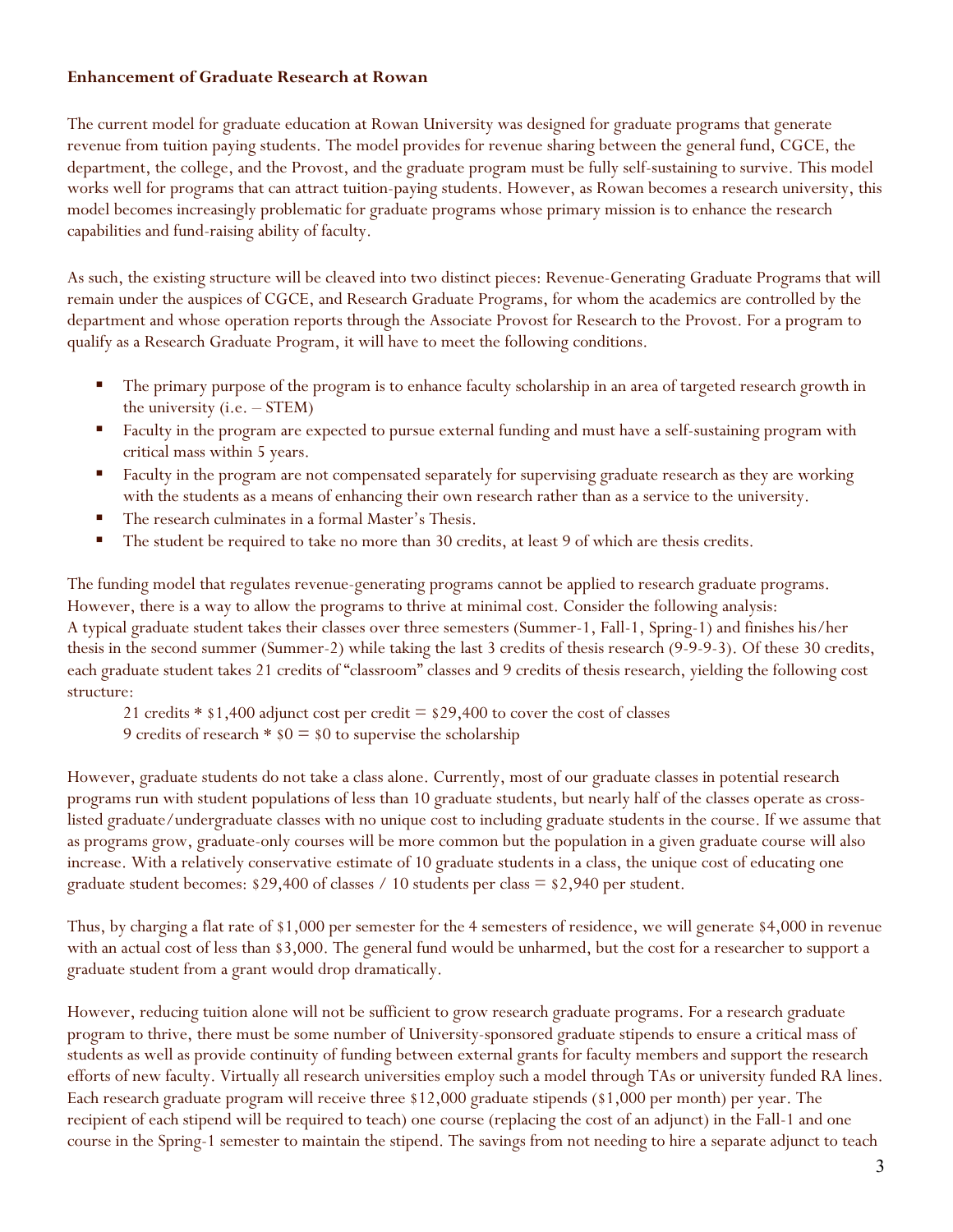the classes would be \$8,400. The total costs of awarding such a stipend would be only \$3,600. For a program with 3 such graduate students, the total cost to the university would be \$10,800.

For each university-provided stipend that a program wishes to provide, the \$3,600 cost be covered in equal thirds by the department (from return on indirects or other CGCE funds), the dean (also from indirects or CGCE), and the Provost's office.

Also, the reduced tuition rate will allow the department to accept any number of self-funded students for whom the cost of the master's degree would be only \$4,000 total. The department could also choose to cover the tuition costs for some of these students from return of indirects or from CGCE dollars.

It is also possible that a department could have both research-based and revenue-generating programs running at the same time. For example, Civil and Environmental engineering faculty could participate simultaneously in a research-based M.S. in Civil Engineering program run through the Associate Provost for Research and a revenue-generating MEMS (Master of Science in Engineering Management) program through CGCE.

Taken collectively, this plan provides research-based programs with the opportunity to grow significantly with minimal cost to the university. Consider a program with a dozen graduate students. A typical breakdown might come as follows:

- 7 students supported through external grants. Each pays \$1,000 per semester of tuition (either personally or covered through the grant). All stipends are paid by the grant.
- <sup>3</sup> 3 students supported by the university-provided stipends of \$12,000. Each student teaches one class in the fall and the spring. The remaining \$3,600 per student is covered via return on indirects or through revenuegenerating programs.
- **2** students self-fund. They pay \$1,000 per semester of tuition. They receive no stipend.

Qualifications for approving the research advisor and appointing graduate students in such programs will be handled at the college-level, with final approval coming from the research office. In most cases, the approval will be pro-forma. Any program participating in this model will need to formalize a process for appointing a thesis committee.

At the discretion of the departments, students may have their reduced tuition rate and/or stipend extended for 1 or 2 additional semesters, but university-provided stipends may not extend without expressed consent of the Dean and the Associate Provost for Research.

This new model will come into effect for the next summer session.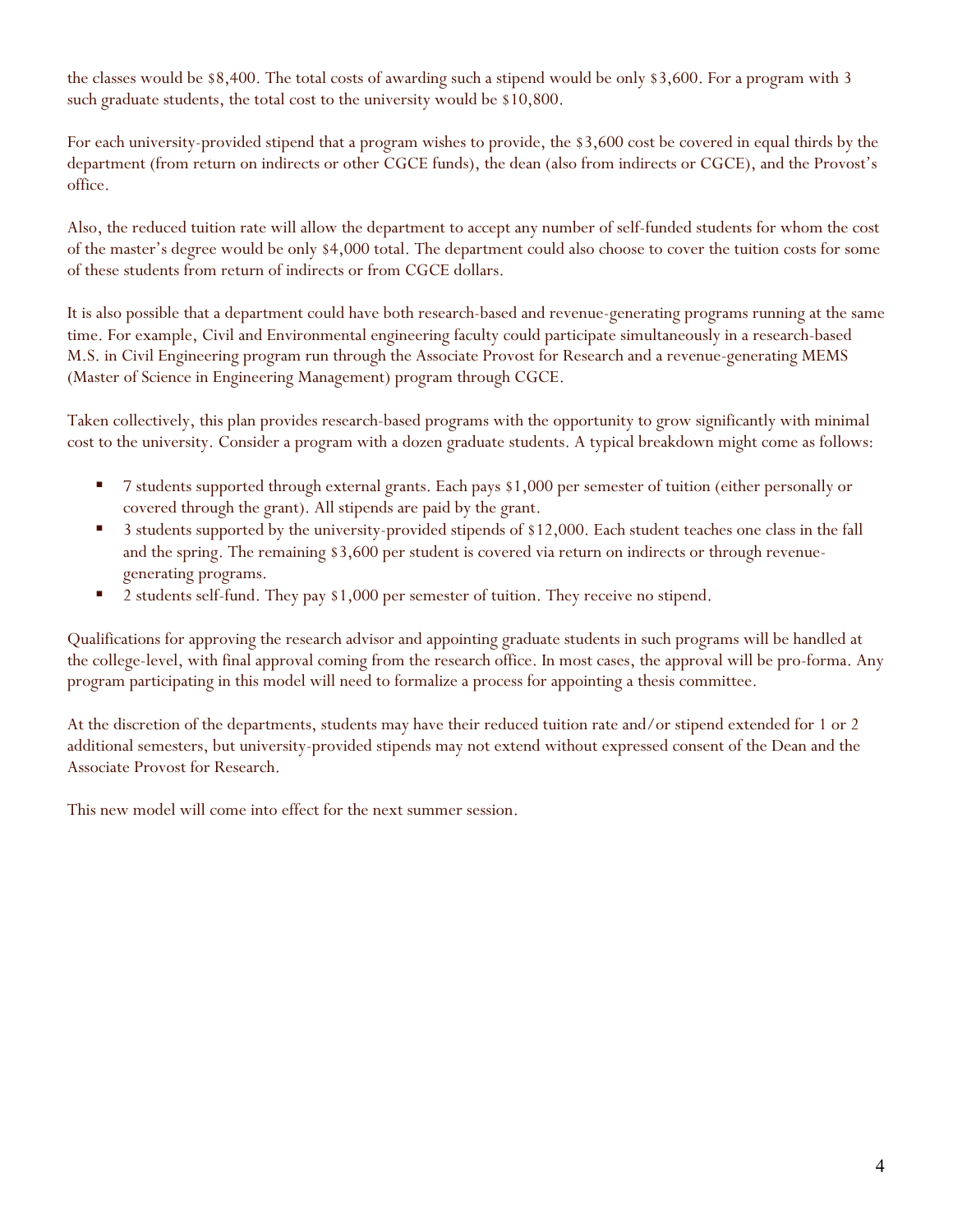#### **Senate Exec Curriculum Committee Report: Approved Curriculum Proposals March 8 2013**

#### **Process C Proposals Approved by Department, College, and Senate Curriculum Committees**

Note: The following proposals are on the 2/22 Senate Curriculum Committee Agenda and will be submitted to the Senate 3/8 pending the committee's votes.

| SCC#       | College      | Department          | Proposal title                                                | U/G | Change request      |
|------------|--------------|---------------------|---------------------------------------------------------------|-----|---------------------|
| 12/13/2025 | <b>COCCA</b> | Writing Arts        | Revision of Writing Arts Major                                | U   | Major changes of d  |
| 12/13/2026 | <b>COCCA</b> | <b>Writing Arts</b> | Subject Code Changes & Renumbering of<br>Courses              | U   | Major changes of d  |
| 12/13/3005 | Education    | <b>ESAHE</b>        | Counseling in Educational Settings<br>Process C-Major Changes | G   | Major changes of d  |
| 12/13/3009 | Education    | Special Ed          | MA in Special Education Program                               | G   | Major changes of d  |
| 12/13/6001 | HH/SS        | History             | Africana Studies                                              | U   | Minor curricular cl |
| 12/13/6002 | HH/SS        | History             | <b>Historical Methods</b>                                     | U   | Minor curricular cl |
| 12/13/8005 | Science/Math | Physics/Astronomy   | <b>BS</b> in Biophysics                                       | U   | New Degree Progr    |

#### **Process A Proposals Approved by College Curriculum Committees and Chair of the Senate Curriculum Committee**

| SCC#                          | College         | Department                   | Proposal title                                        | U/G | Change re                    |
|-------------------------------|-----------------|------------------------------|-------------------------------------------------------|-----|------------------------------|
| 12-13-1005                    | <b>Business</b> | Management/Entrepreneurship  | <b>MBA</b> Management Specialization<br>Elective Bank | G   | Minor curri                  |
| 12-13-1006                    | <b>Business</b> | Management/Entrepreneurship  | Six Sigma                                             | G   | New non go                   |
| $12 - 13 - 1008$ <sup>1</sup> | <b>Business</b> | Management/ Entrepreneurship | <b>Business Intelligence and Analytics</b>            | U   | New non go                   |
| 12-13-2027                    | <b>COCCA</b>    | <b>Writing Arts</b>          | Accelerated BA/MA in Writing<br>Arts                  | G   | Minor curri                  |
| 12-13-3006                    | Education       | <b>ESAHE</b>                 | <b>Counseling Interviewing Techniques</b>             | G   | New non go                   |
| 12-13-3007                    | Education       | Health/Exercise              | Laboratory in Personal Training<br>Techniques         | U   | Minor curri                  |
| 12-13-3008                    | Education       | Special Ed                   | Graduate Endorsement Program in<br><b>TOSD</b>        | G   | Education                    |
| $12 - 13 - 3010$              | Education       | Reading                      | <b>School Reading Problems</b>                        | G   | Education                    |
| 12-13-5000                    | Performing Arts | Theatre/Dance                | Revision of Theatre Program<br><b>Sequence B</b>      | U   | Minor, spec<br>certificate p |

| SCC#             | College           | Department                 | Proposal title                                                   | U/G |             |
|------------------|-------------------|----------------------------|------------------------------------------------------------------|-----|-------------|
| $12 - 13 - 5009$ | Performing Arts   | Theatre/Dance              | <b>Advanced Styles in Modern Dance</b>                           | U   | Performing  |
| $12 - 13 - 5010$ | Performing Arts   | Theatre/Dance              | Modern Dance II, III & IV                                        |     | Performing  |
| 12-13-8067       | Science/Math      | Biochemistry<br>Chemistry/ | <b>Biophysical Chemistry</b>                                     |     | Minor curri |
| 12-13-9001       | Interdisciplinary | Interdisciplinary          | Portfolio Requirement for Bachelor<br>of General Studies Program |     | New non go  |
| 12-13-9012       | Interdisciplinary | Interdisciplinary          | Internship in Applied Liberal Arts                               | U   | New non go  |

Pending revisions

 $\overline{a}$ 

Pending revisions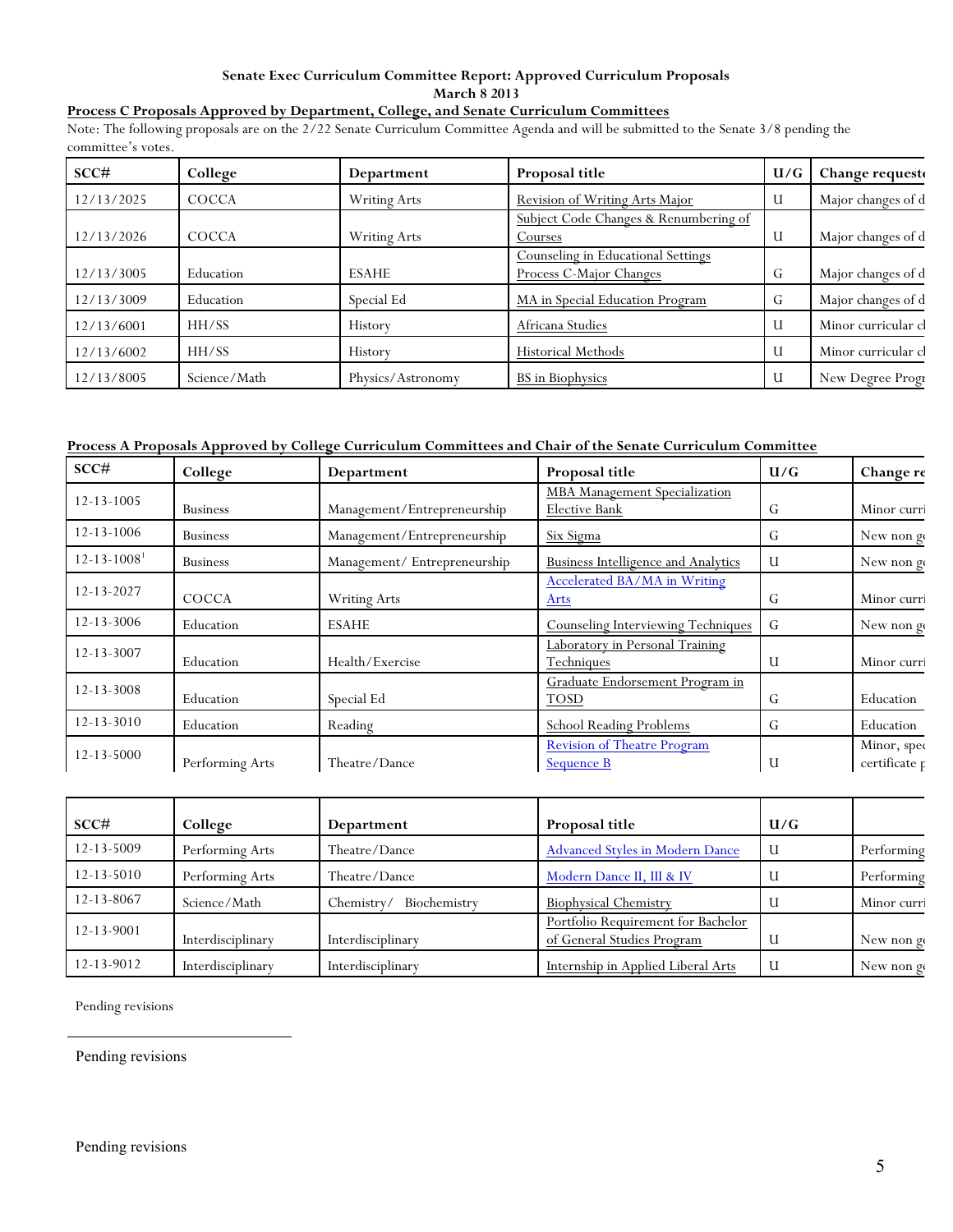#### UNIVERSITY COMMITTEE ON COMMITTEES SENATE RESOLUTION

*WHEREAS*, the current membership on senate committees does not reflect the recent addition of the School of Osteopathic Medicine;

*WHEREAS,* membership on specific senate committees is specific to faculty representing each of the Rowan University colleges (these committees include: Tenure & Recontracting, Promotion, Curriculum, University Budget & Planning, Sabbatical Leave, Academic Integrity, Academic Policies & Procedures, Career Development, Intercollegiate Athletics, Learning Outcomes Assessment, Research, and Technological Resources);

*WHEREAS,* the School of Osteopathic Medicine (SOM) is now an official partner with Rowan University *WHEREAS*, the addition of this school would allow faculty to represent the newly formed school;

*THEREFORE LET IT BE RESOLVED, t*hat the following senate committees include the new school:

**Tenure and Recontracting** –Inclusion of the following: School of Osteopathic Medicine Membership includes: 9 tenured faculty members (to include at least one representative from each college), CMSRU Representative, SOM Representative, Librarian, 3 Professional Staff Representatives, AFT Representative. Membership Total: 16

**Promotion** – Inclusion of the following: School of Osteopathic Medicine Membership includes: 7 tenured faculty members (to include at least one representative from each college with rank of Full Professor preferred), CMSRU Representative, SOM Representative, 1 AFT representative Membership Total: 10

**Curriculum** - Inclusion of the following: School of Osteopathic Medicine

Membership includes: 2 Business Faculty, 2 Engineering Faculty, 2 Performing Arts Faculty, 2 Communication & Creative Arts Faculty, 2 Education Faculty, 2 Humanities & Social Science Faculty, 2 Science & Math faculty, 1 CMSRU Representative, 1 SOM Representative, 1 Professional Staff Representative, 1 AFT Representative, 4 SGA Representatives, 1 Librarian

Membership Total: 23 (Chair is not calculated in total membership)

**University Budget & Planning** - Inclusion of the following: School of Osteopathic Medicine Membership includes: 1 – Executive Director of Budget & Planning – serves as Co-Chair, 1 – The Vice President of the Senate is required to serve on this committee (Committee co-chairs are not calculated in the committee total). 1 VP Administration/Finance, 3 Professional Staff Representatives, 8 faculty members – 1 from each college with 1 additional faculty member, 1 CMSRU Representative, 1 SOM Representative, 1 CWA Representative, 1 IFPTE#195 Representative, 1 AFT Representative, 1 SGA Representative Membership Total: 18

**Sabbatical Leave** - Inclusion of the following: School of Osteopathic Medicine Membership includes: 10 Faculty and/or Professional Staff Representatives, 1 AFT Representative Membership Total: 11

**Academic Integrity** – Inclusion of the following: School of Osteopathic Medicine

Membership Includes: 8 Faculty (to include at least 1 representative from each College), 1 CGCE Representative (Faculty or Professional Staff), 1 CMSRU Representative, 1 SOM Representative, 1 Graduate Advisor, 1 Librarian, 1 AFT Representative, 2 SGA Representatives (plus alternate), 1 Instructional Technology Representative, 1 Orientation & Student Leadership Representative, 1 Residential Learning/University Housing Representative, 1 Academic Success Center Representative, 1 Professional Ethics Liaison (non-voting), 1 Student Relations (non-voting), 1 Academic Policies & Procedures Liaison (non-voting), 1 Technical Resources Liaison (non-voting) Membership Total: 24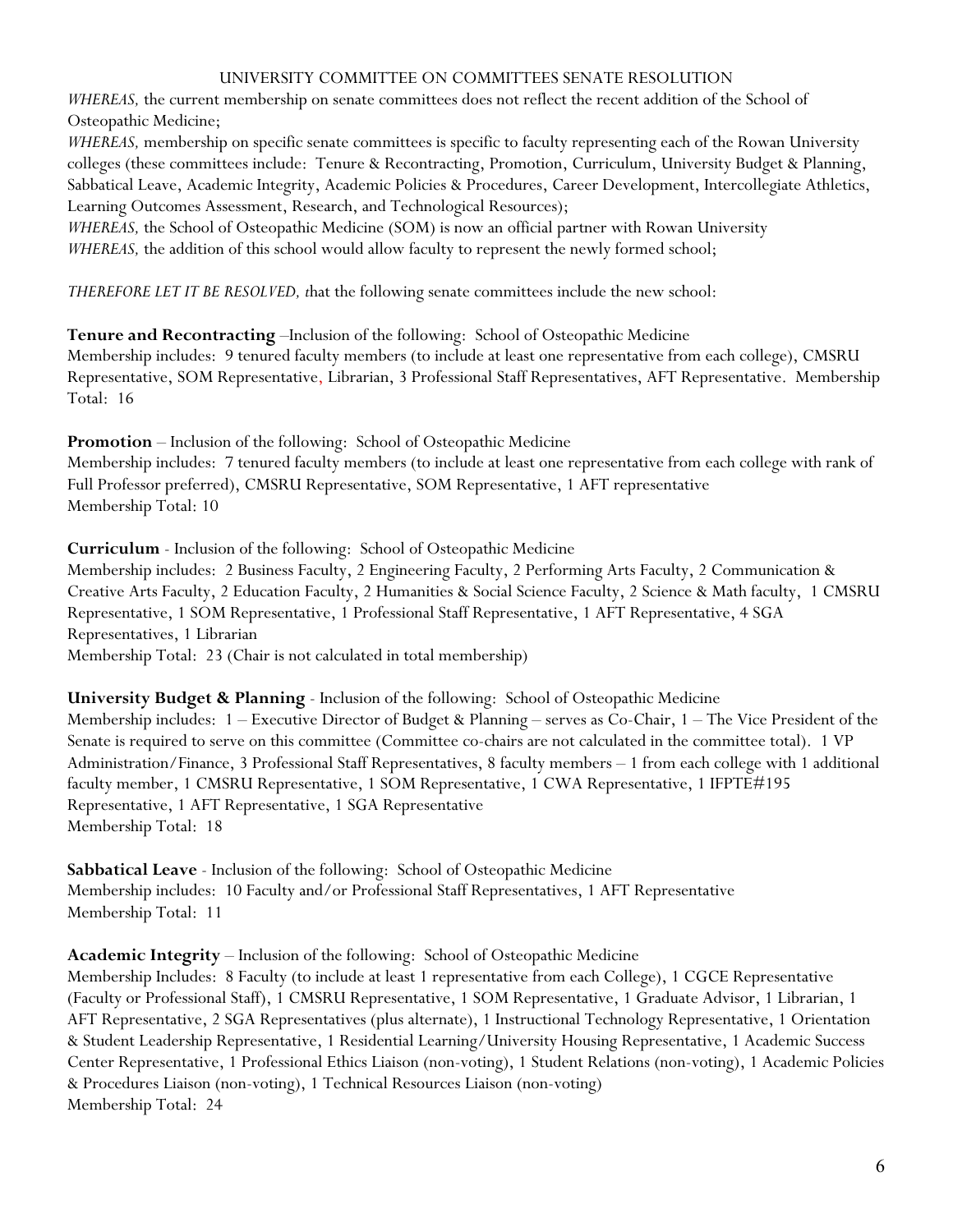**Academic Policies & Procedures** – Inclusion of the following: School of Osteopathic Medicine Membership includes: 8 Faculty (to include at least 1 representative from each College), 1 CMSRU Representative, 1 SOM Representative, 1 Graduate Advisor, 2 Professional Staff Representatives, 1 AFT Representative, 3 SGA Representatives, Membership Total: 17

**Campus Aesthetics & Environmental Concerns** - No changes due to committee design. Membership includes: 8 Faculty, 2 Professional Staff, 1 Administrator, 3 Additional Faculty and/or Professional Staff Representatives, 1 CWA Representative, 1 IFPTE#195 Representative, 1 AFT Representative, 3 SGA Representatives Membership total: 20

**Career Development** – Inclusion of the following: School of Osteopathic Medicine Membership includes: 7 Faculty members (one from each College), 1 CMSRU Representative, 1 SOM Representative, 1 Librarian, 1 Professional Staff Representative, 1 AFT Representative Membership Total: 12

**Diversity Committee** – No changes due to committee design. Membership includes: 10 Faculty, Librarians, and/or Professional Staff representatives, 1 Central Administrator, 1 AFT Representative, 1 CWA Representative, 1 IFPTE#195 Representative, 3 SGA Representatives Membership Total: 17

**Intercollegiate Athletics** – Inclusion of the following: School of Osteopathic Medicine Membership includes: co-chairs 1 appointed by Senate, 1 appointed by University President, 4 Administrators (one is co-chair), 7 faculty Representatives (one from each College), 1 CMSRU Representative, 1 SOM Representative, 1 Director of Athletics, 2 Professional Staff Representatives, 2 SGA Representatives Membership Total: 20

**Learning Outcomes Assessment** – Inclusion of the following: School of Osteopathic Medicine Membership includes: 7 faculty Representatives (one from each College), 1 CSMRU Representative, 1 SOM Representative, 1 Curriculum Committee Representative, 1 Instructional Research (non-voting) Representative, 1 AFT Representative, 1 Professional Staff Representative, 1 Academic Policies/Procedures Committee Representative, 2 SGA Representatives

Membership Total: 16 (NOTE – Chair is not calculated in committee total)

**Professional Ethics & Welfare** – No changes due to committee design. Membership Includes: 10 Faculty and/or Professional Staff Representatives, 1 AFT Representative Membership Total: 11

**Recruitment, Admissions & Retention** – No changes due to committee design. Membership Includes: 15 Faculty and/or 15 Professional Staff Representatives, 1 AFT Representative, 3 SGA Representatives Membership Total: 19

**Research** – Inclusion of the following: School of Osteopathic Medicine Membership Includes: 7 Faculty members (one from each College), 1 CSMRU Representative, 1 SOM Representative, 5 additional faculty from any college, 3 Professional Staff Representatives, 1 Librarian, 1 AFT Representative, 1 SGA Representative Membership Total: 20

**Student Relations** – No changes due to committee design.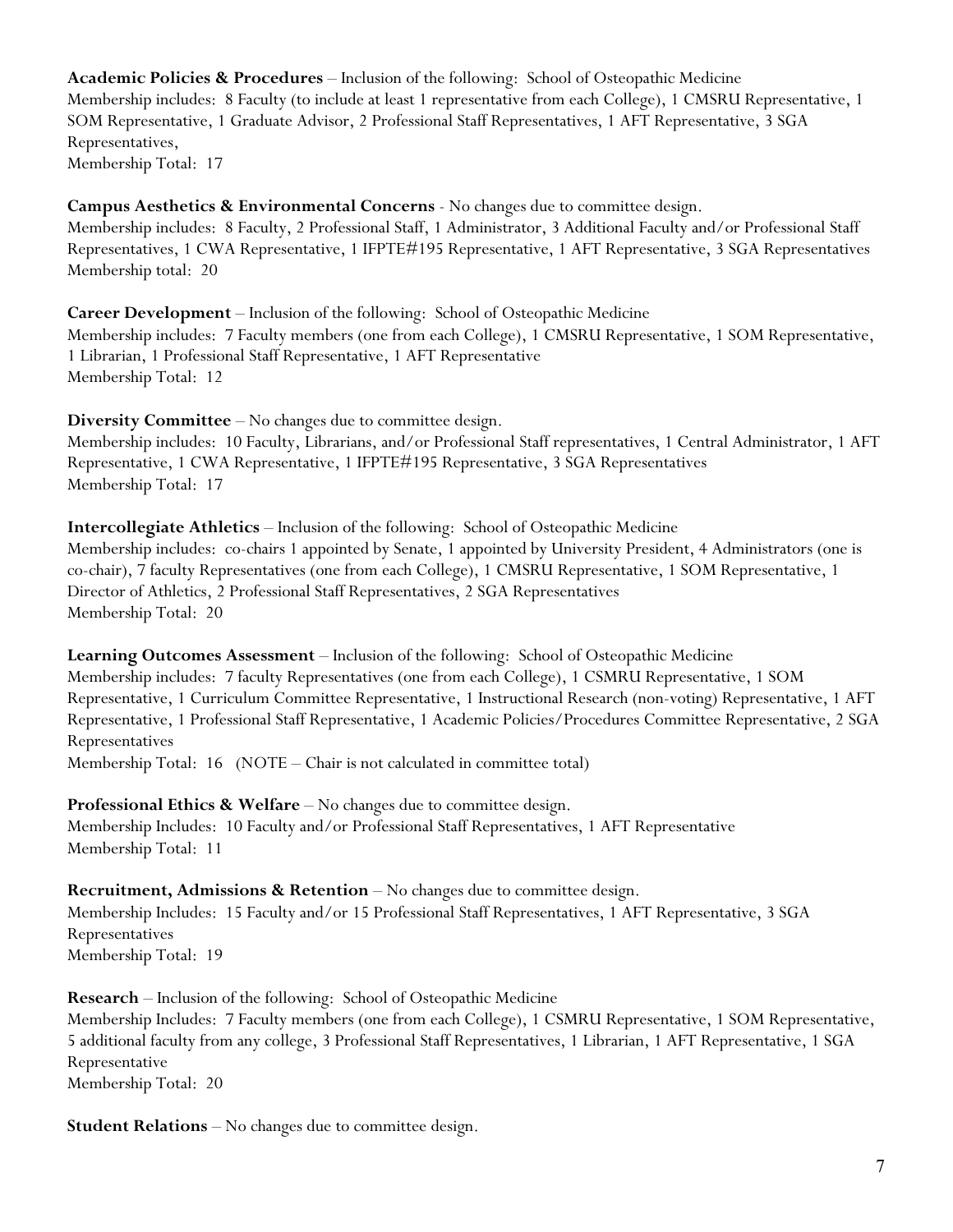Membership Includes: 10 Faculty and/or Professional Staff Representatives, 1 AFT Representative, 1 CWA Representative, 5 SGA Representatives Membership Total: 17

**Technical Resources** – Inclusion of the following: School of Osteopathic Medicine

Membership Includes: 7 faculty (one from each College), 1 CSMRU Representative, 1 SOM Representative, 5 additional faculty from any college, 3 Professional Staff Representatives, 1 Librarian, 1 AFT Representative, 1 SGA Representative

Membership total: 20

### **Committee on Committees** – No changes due to committee design.

Membership Includes: 5 Faculty and/or 5 Professional Staff Representatives, 1 AFT Representative Membership Total: 6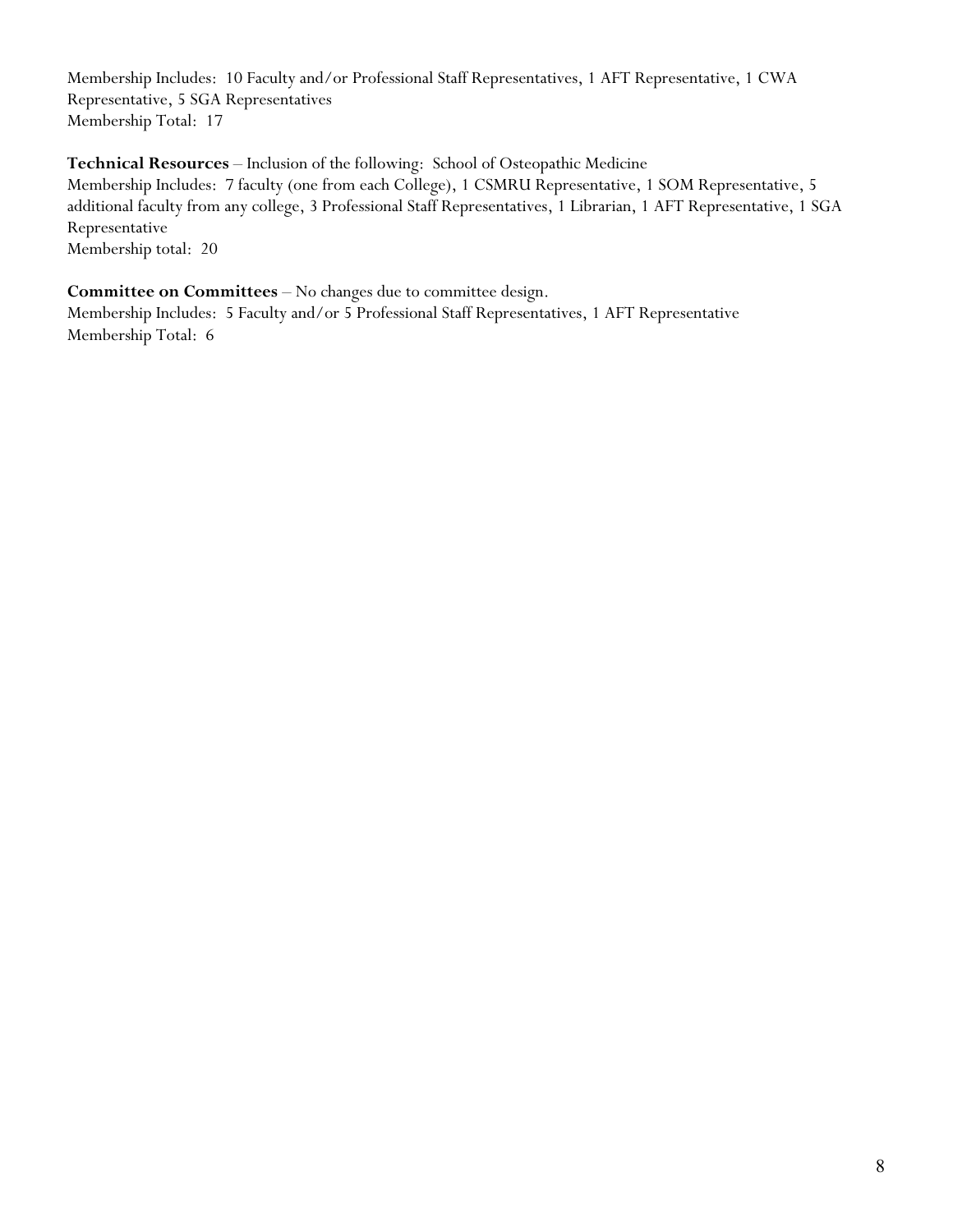

# **Background**

- Based upon feedback over the past 2 years (since CGCE merger with the Graduate School) and from the academic review process in fall 2011, CGCE met with Associate Provost in fall 2011 and it was determined that a full review of the Graduate Handbook and all policies that affect graduate/post-bac/CGCE students was necessary.
- The Associate Provost then set up an official GAC Representative for Academic Policies & Procedures (AP&P) Committee of the Senate so that any CGCE/graduate/post-bac policy updating took place via official University channels. Barbara Bole Williams volunteered to serve as the GAC rep to AP&P/Senate.
- The need/task to review and update all CGCE-related policy was brought to GAC in January of 2012 by Dean Sosa. It was determined that the Assistant Dean, Rebecca Gollihur, and Barbara would work as a team to lead the GAC through the necessary updates/additions to the former Graduate Handbook/CGCE policy.

# **Overall Goals**

- To ensure that our policies are the most up-to-date, clear and understandable, and best serve the needs of our students, faculty and staff
- To make our policies easier to locate
	- o The Student Handbook should be the main source for student policy information. To accomplish this, CGCE worked with the VP for Student Life Office (Student Handbook) and the Associate Provost (Academic Policies) to ensure that these documents addressed the policy needs of CGCE/graduate/post-bac students or directed those students to CGCE-specific information on the CGCE website.

# **Process for Organizing Needed Policy Revisions**

- Between January and August 2012,, the existing 2009-2010 Graduate Handbook (from the former Graduate School) was divided into:
	- o University-wide policies (that were untouched and simply confirmed were in the Student Handbook)
	- o Resources (that we confirmed were in the Student Handbook)
	- o Graduate/post-bac/CGCE-specific policies (which we divided into 3 phases for GAC review )
		- Between March and July, GAC representatives met and reviewed the graduate/postbac/CGCE-specific policies and collected feedback from their faculty – upon which many revisions were based.
		- We removed any policies that GAC determined were obsolete or duplicated in the Student Handbook.
		- We removed any policies that were **not academic** in nature. These were:
			- $\infty$  Admissions and related policies
			- $\infty$  Emergency School Closing
			- $\infty$  Immunization Procedures
		- As of 07/09/12, all old and new policies have been reviewed and approved by the GAC and are ready for the next step.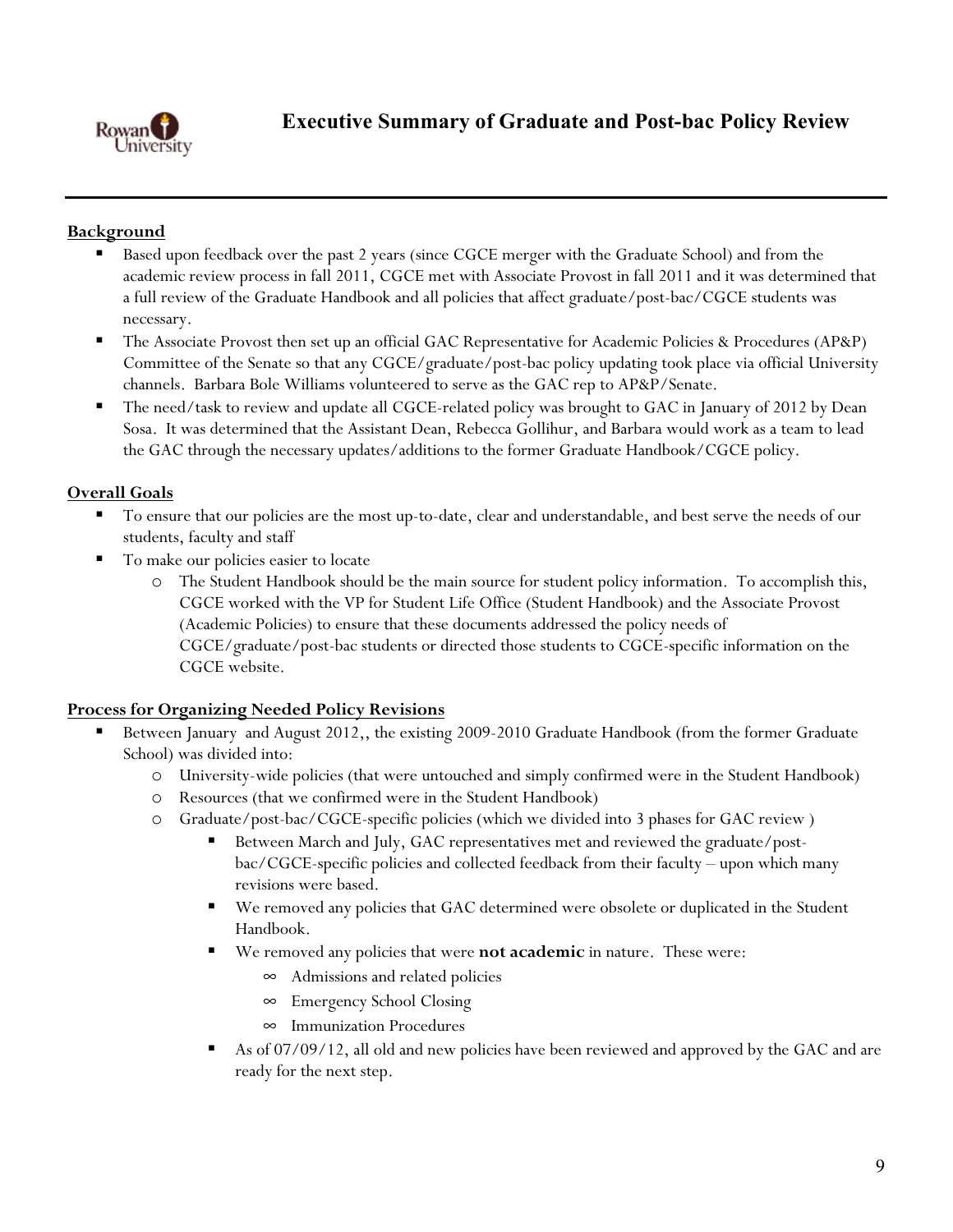- In preparation for the next step, the set of graduate/post-bac/CGCE-specific policies were further divided into the following three categories to determine whether or not they needed further approval from AP&P and Senate:
	- 1. We removed any policies that GAC determined **did not include any true policy change** even though there were some re-written/clarified language/forms.
	- 2. **New policies** which are made up of the following:
		- i. Academic Program Policy Categories (Policy Categories by Program)
		- *ii.* Commencement Walking Policy *(New portions added and approved by the Provost and Registrar in spring 2012)*
		- iii. Graduation Application Grace Period for Thesis/Dissertation Students
		- iv. Honors Designation
		- v. Program Dismissal and University Dismissal
		- vi. University/CGCE-wide policies vs. Program/Departmental policies

## 3. **Significantly-updated policies** are:

- i. Appeals Process for Minimum Satisfactory Academic Progress
- ii. Attendance Policy Faculty & Students Responsibilities
- iii. Audit policy
- iv. Concurrent Application and Matriculation Policy
- v. Enrollment Definitions
- vi. Graduate-level Credit by Examination
- vii. Leaves of Absence or Withdrawal from the University
- viii. Minimum Graduation Requirements Policy
- ix. Registration after Program Completion
- x. Minimum Satisfactory Academic Progress Overview
- xi. Senior Privilege/Taking Graduate Courses as an Undergraduate Student
- xii. Time Limits for CGCE Program Completion

## **Policies for Review**

- The items listed in numbers 2 and 3 above contain the set of policies that GAC determined needed to be presented to AP&P and Senate.
- In preparation for the open forum, please click on the appropriate links above to review the policies in their proposed format.

## **Current Status of Policy Review**

- In addition to the information shared throughout the spring 2012 term, the GAC plans to provide another opportunity for the Rowan community to review and contribute input for the policies before they were presented.
	- o To this end, two open forums are planned (in cooperation with the Faculty Center) for September, 2012.
	- o There are two opportunities to attend:
		- Thursday, September 20, 10:50 AM-12:05 PM in James Hall, Rm. 2095
		- Wednesday September 26, 3:15 PM-4:05 PM in James Hall, Rm. 3110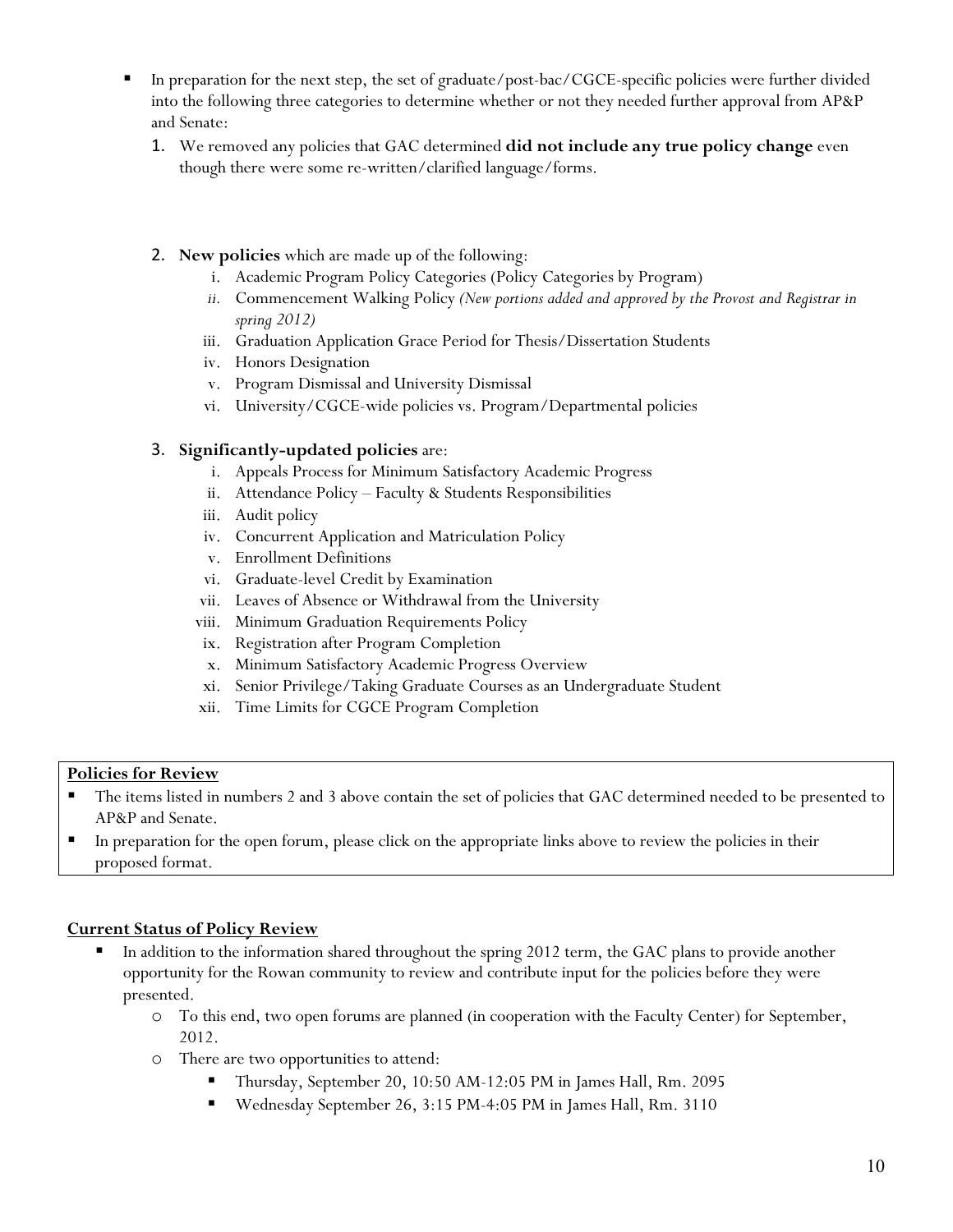- The GAC plans to meet once more after the open forums to consider the feedback provided and to prepare the final versions of all policies to present to AP&P/Senate.
- Once approved by AP&P/Senate, GAC and CGCE will email the Rowan community and update the appropriate policy pages.

## **Updates for AP&P and Senate Review – January, 2013**

Since this Executive Summary was written, shared and posted to the website in October 2012, updates are as follows:

We held two open forums in September 2012 that garnered valuable feedback. The most important issue seemed to be the proposed *Academic Program Policy Categories*. The feedback centered on how the various program categories would be defined, and how a program would select its category and have it enforced. This generated not only helpful discussion, but ultimately led us to go back to the GAC to update the policies to reflect these important comments.

Specifically, we removed any connection between a Category and the *types* of programs that fit that category. We simply kept labels of Category 1, Category 2, and Category 3, and connected each category to the corresponding grade requirements. (All programs agreed to maintain the current 3.00 cumulative GPA requirements.) This change means that each program would be able to choose (from 3 options) which grade minimums it wants to set for students to define *Minimum Satisfactory Academic Progress.* By keeping the options to 3, the official review of student grades and the communication/notification process that takes place each term does not have to be the burden of the individual department but can remain the responsibility of CGCE.

We believe this is the only significant update since we originally posted this Executive Summary. We have promised the Rowan University community that CGCE and GAC would notify them about the new policies once approved by the Senate, and if desired, we would once again hold a series of open forums to make sure we are available to address any questions or concerns.